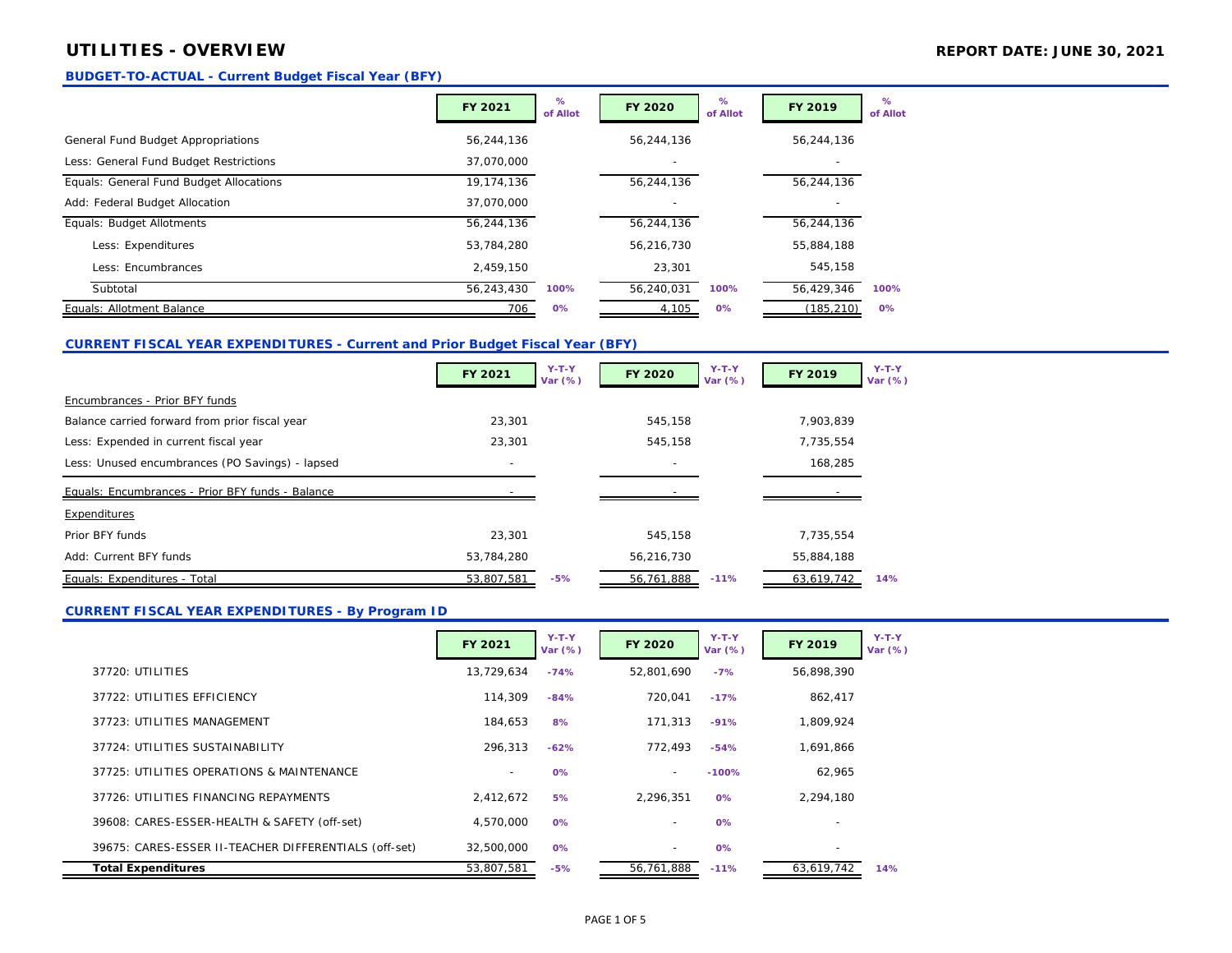|                                                                | FY 2021    | $Y-T-Y$<br>Var (%) | FY 2020    | $Y-T-Y$<br>Var (%) | FY 2019    | $Y-T-Y$<br>Var (%) |
|----------------------------------------------------------------|------------|--------------------|------------|--------------------|------------|--------------------|
| 5001: ELECTRICITY                                              |            |                    |            |                    |            |                    |
| 020425: HAWAIIAN ELECTRIC COMPANY                              | 18,601,803 |                    | 21,220,258 |                    | 23.916.549 |                    |
| 019800: HELCO                                                  | 4,477,297  |                    | 5,326,637  |                    | 6,235,344  |                    |
| 028865: MAUI ELECTRIC COMPANY LTD                              | 4,300,959  |                    | 5,186,075  |                    | 5,415,113  |                    |
| 011135: KAUAI ISLAND UTILITY COOPERATIVE                       | 1,062,823  |                    | 1,172,121  |                    | 1,220,607  |                    |
| 009476: CASTLE & COOKE COMMERCIAL INC                          |            |                    |            |                    |            |                    |
|                                                                | 175,298    |                    | 330,692    |                    | 259,855    |                    |
| Charges - Schools on Military Bases                            | 514,756    |                    | 702,620    |                    | 377,174    |                    |
| Charges - Various Misc Vendors                                 | 23,680     |                    | 8,789      |                    | 251,177    |                    |
| <b>Energy Rebates</b>                                          | (103, 053) |                    | (374, 114) |                    | (164, 714) |                    |
| Use of Facilities/Collections for Utilities<br><b>SUBTOTAL</b> | (23, 797)  |                    | (494, 158) |                    | (578, 259) |                    |
|                                                                | 29,029,766 | $-12%$             | 33,078,920 | $-10%$             | 36,932,846 | 6%                 |
| 5002: ALTERNATIVE ENERGY COST                                  |            |                    |            |                    |            |                    |
| 143055: RC ENERGY HDOE LLC                                     | 2,566,364  |                    | 2,533,245  |                    | 2,588,071  |                    |
| 147438: KEC OHANA SOLAR FUND 2014 LLC                          | 1,050,246  |                    | 1,040,742  |                    | 1,103,696  |                    |
| 144729: RC ENERGY HDOE PHASE 3 LLC                             | 762,748    |                    | 731,634    |                    | 731,971    |                    |
| 147526: RC ENERGY HDOE LLC                                     | 673,960    |                    | 676,285    |                    | 680,836    |                    |
| 145890: DOE HAWAII SOLAR 2013 LLC                              | 513,049    |                    | 478,495    |                    | 458,508    |                    |
| <b>SUBTOTAL</b>                                                | 5,565,455  | 2%                 | 5,460,400  | $-2%$              | 5,563,082  | 4%                 |
| 5101: GAS                                                      |            |                    |            |                    |            |                    |
| 018020: HAWAIIGAS                                              | 461,897    |                    | 268,658    |                    | 339,244    |                    |
| 033485: AMERIGAS PROPANE LP (OAHU)                             | 121,664    |                    | 65,992     |                    | 98,886     |                    |
| 028888: AMERIGAS (MAUI)                                        | 21,452     |                    | 20,956     |                    | 31,284     |                    |
| Charges - Various Misc Vendors                                 | (225, 400) |                    | 38,597     |                    | 142,391    |                    |
| <b>SUBTOTAL</b>                                                | 379,613    | $-4%$              | 394,203    | $-36%$             | 611,805    | 12%                |
| 5102: CAFETERIA GAS                                            |            |                    |            |                    |            |                    |
| 018020: HAWAIIGAS                                              | 948,830    |                    |            |                    |            |                    |
|                                                                |            |                    |            |                    |            |                    |
| 033485: AMERIGAS PROPANE LP (OAHU)                             | 143,853    |                    |            |                    |            |                    |
| 028888: AMERIGAS (MAUI)                                        | 6,053      |                    |            |                    |            |                    |
| <b>SUBTOTAL</b>                                                | 701,215    | 100%               |            | 0%                 |            | 0%                 |
| 5201: WATER                                                    |            |                    |            |                    |            |                    |
| 007660: BOARD OF WATER SUPPLY                                  | 3,947,375  |                    | 3,908,022  |                    | 3,873,605  |                    |
| 014695: COUNTY OF MAUI - DEPARTMENT OF WATER                   | 1,509,022  |                    | 1,406,481  |                    | 1,119,580  |                    |
| 014700: DEPT OF WATER SUPPLY - COUNTY OF HAWAII                | 632,474    |                    | 591,538    |                    | 716,900    |                    |
| 014690: DEPARTMENT OF WATER - COUNTY OF KAUAI                  | 315,498    |                    | 327,984    |                    | 333,997    |                    |
| Charges - Schools on Military Bases                            | 132,753    |                    | 144,430    |                    | 115,699    |                    |
| Charges - Various Misc Vendors                                 | 183,931    |                    | 213,570    |                    | 166,456    |                    |
| <b>SUBTOTAL</b>                                                | 6,721,053  | 2%                 | 6,592,025  | 4%                 | 6,326,237  | 0%                 |
| 5301: SEWER                                                    |            |                    |            |                    |            |                    |
| 007660: BOARD OF WATER SUPPLY                                  | 6,121,542  |                    | 5,180,928  |                    | 5,688,223  |                    |
| 014695: COUNTY OF MAUI - DEPARTMENT OF WATER                   | 1,317,017  |                    | 1,284,068  |                    | 984,725    |                    |
| 013286: COUNTY OF HAWAII - DIRECTOR OF FINANCE                 | 187,183    |                    | 177,036    |                    | 191,997    |                    |
| 013315: COUNTY OF MAUI - SOLID WASTE                           | 2,646      |                    | 7,957      |                    | 1,140      |                    |
| 013295: COUNTY OF KAUAI - DEPARTMENT OF FINANCE                | 98.341     |                    | 117.373    |                    | 94.202     |                    |
| 142969: HAWAII AMERICAN WATER COMPANY                          | 71,571     |                    | 61,959     |                    | 84,550     |                    |
| 143380: HAWAII WATER SERVICE COMPANY                           | 140,223    |                    | 94,381     |                    | 105,107    |                    |
| 146401: PUHI SEWER & WATER COMPANY                             | 44,242     |                    | 42,276     |                    | 37,471     |                    |
| Charges - Schools on Military Bases                            | 302,489    |                    | 172,147    |                    | 217,630    |                    |
| Charges - Various Misc Vendors                                 | 103,953    |                    | 134,951    |                    | 58,453     |                    |
| <b>SUBTOTAL</b>                                                | 8,389,207  | 15%                | 7,273,076  | $-3%$              | 7,463,498  | 1%                 |
| Other Miscellaneous Object Codes                               | 13,325     |                    | 3,066      |                    | 922        |                    |
| <b>Total Expenditures</b>                                      | 50,799,634 | $-4%$              | 52,801,690 | $-7%$              | 56,898,390 | 4%                 |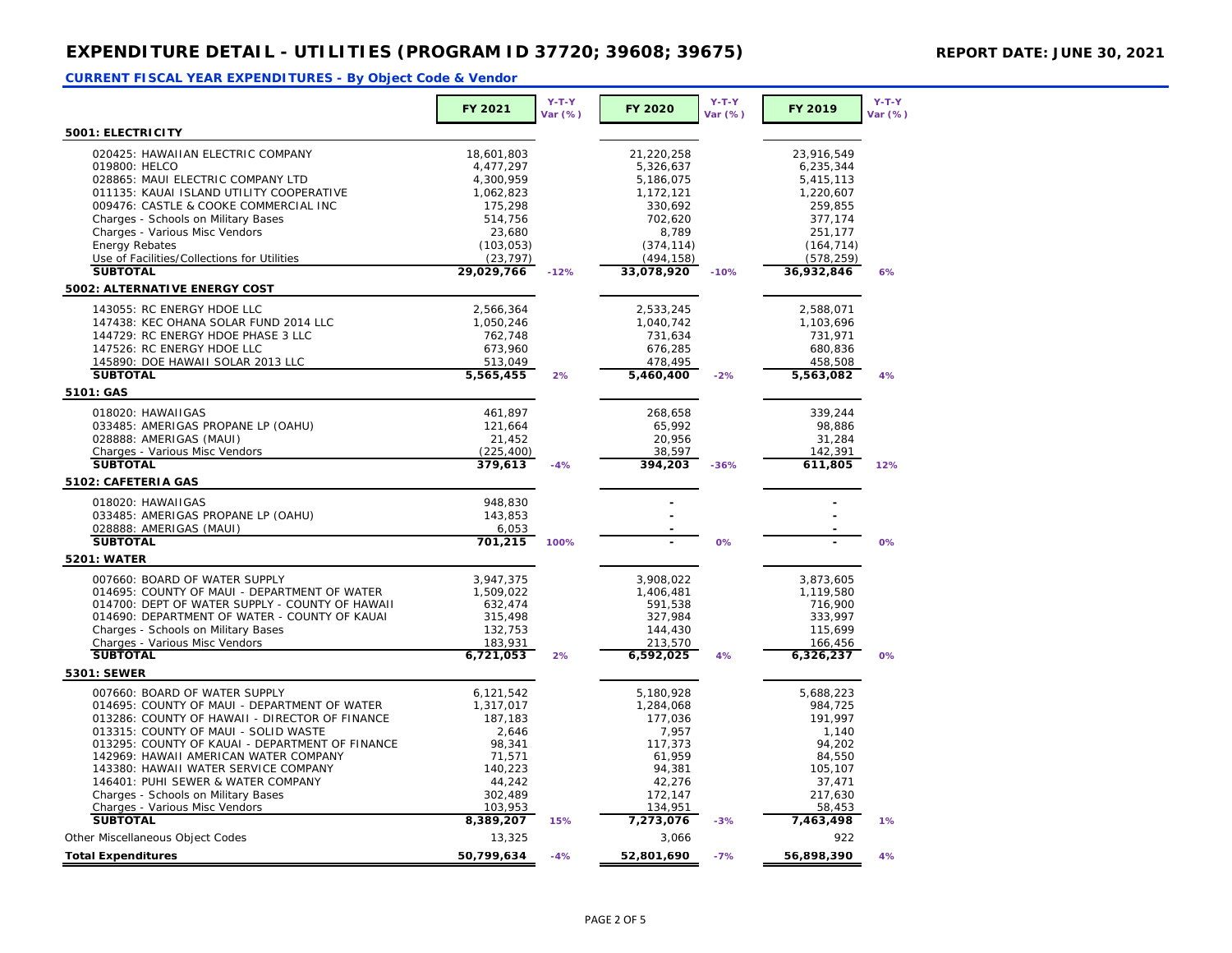## **COST & USAGE - 5001: ELECTRICITY REPORT DATE: JUNE 30, 2021**

## **COST (\$)**

|                             |     | FY 2021    | $Y-T-Y$<br>Var (%) | <b>FY 2020</b>  | $Y-T-Y$<br>Var (%) |     | <b>FY 2019</b> | $Y-T-Y$<br>Var (%) |               |
|-----------------------------|-----|------------|--------------------|-----------------|--------------------|-----|----------------|--------------------|---------------|
| Fiscal Month 01 - JULY      | \$  | 1.952.330  | $-25%$             | \$<br>2.609.448 | 5%                 | \$  | 2,484,131      | 9%                 | <b>NOTES:</b> |
| Fiscal Month 02 - AUGUST    | \$  | 2,206,407  | $-27%$             | \$<br>3,034,865 | 2%                 | \$  | 2,972,496      | 10%                | Source dat    |
| Fiscal Month 03 - SEPTEMBER | \$  | 2.689.334  | $-27%$             | \$<br>3.670.420 | 2%                 | \$. | 3.602.474      | 9%                 | Cost & Usa    |
| Fiscal Month 04 - OCTOBER   | \$  | 2,658,411  | $-25%$             | \$<br>3,554,208 | $-6%$              | \$  | 3,776,092      | 17%                | amounts.      |
| Fiscal Month 05 - NOVEMBER  | \$  | 2,713,138  | $-20%$             | \$<br>3.374.387 | $-7%$              | \$. | 3.630.123      | 14%                |               |
| Fiscal Month 06 - DECEMBER  | \$  | 2.520.649  | $-23%$             | \$<br>3.276.782 | $-7%$              | \$  | 3.514.408      | 18%                | 5001: Elec    |
| Fiscal Month 07 - JANUARY   | \$  | 2,273,416  | $-21%$             | \$<br>2.868.674 | $-2%$              | \$  | 2,933,496      | 13%                | timing of p   |
| Fiscal Month 08 - FEBRUARY  | \$  | 2.296.005  | $-23%$             | \$<br>2.973.915 | 6%                 | \$  | 2.797.569      | $-4%$              |               |
| Fiscal Month 09 - MARCH     | \$  | 2,323,992  | $-21%$             | \$<br>2.940.149 | 12%                | \$  | 2,624,666      | $-12%$             |               |
| Fiscal Month 10 - APRIL     | \$. | 2.333.740  | 9%                 | \$<br>2.140.043 | $-21%$             | \$  | 2.719.262      | $-8%$              |               |
| Fiscal Month 11 - MAY       |     | 2.619.280  | 39%                | \$<br>1.887.649 | $-41%$             | \$. | 3.173.513      | 3%                 |               |
| Fiscal Month 12 - JUNE      |     | 2,650,020  | 46%                | 1,816,892       | $-41%$             |     | 3,085,525      | 6%                 |               |
| Total                       |     | 29.236.722 | $-14%$             | 34, 147, 432    | $-8%$              |     | 37.313.755     | 6%                 |               |

ta for Utilities - 5001: Electricity age report are actual billed Cost (\$) totals will differ from tricity on above pages because of bayment of invoices.

## **USAGE (KWH)**

|                             | <b>FY 2021</b> | $Y-T-Y$<br>Var (%) | <b>FY 2020</b> | $Y-T-Y$<br>Var $(%)$ | FY 2019     | $Y-T-Y$<br>Var $(%)$ |
|-----------------------------|----------------|--------------------|----------------|----------------------|-------------|----------------------|
| Fiscal Month 01 - JULY      | 6.035.875      | $-18%$             | 7.331.069      | 6%                   | 6,938,612   | $-10%$               |
| Fiscal Month 02 - AUGUST    | 7.341.976      | $-19%$             | 9.039.244      | 2%                   | 8.841.620   | $-4%$                |
| Fiscal Month 03 - SEPTEMBER | 9,409,028      | $-20%$             | 11.710.825     | 5%                   | 11.173.836  | $-9%$                |
| Fiscal Month 04 - OCTOBER   | 9.107.572      | $-21%$             | 11.542.764     | 0%                   | 11,491,265  | $-1%$                |
| Fiscal Month 05 - NOVEMBER  | 9.195.569      | $-16%$             | 10,958,538     | 1%                   | 10,832,116  | $-4%$                |
| Fiscal Month 06 - DECEMBER  | 8,646,877      | $-19%$             | 10,687,466     | 4%                   | 10,227,659  | 1%                   |
| Fiscal Month 07 - JANUARY   | 7.456.758      | $-17%$             | 8.942.582      | 7%                   | 8.323.181   | $-2%$                |
| Fiscal Month 08 - FEBRUARY  | 7.398.420      | $-17%$             | 8,966,816      | 6%                   | 8.436.574   | $-12%$               |
| Fiscal Month 09 - MARCH     | 7.304.138      | $-15%$             | 8.579.795      | 6%                   | 8.095.504   | $-15%$               |
| Fiscal Month 10 - APRIL     | 7.176.668      | 29%                | 5,565,415      | $-32%$               | 8.187.495   | $-11%$               |
| Fiscal Month 11 - MAY       | 8.307.511      | 68%                | 4,936,839      | $-49%$               | 9,633,172   | $-4%$                |
| Fiscal Month 12 - JUNE      | 7.974.764      | 50%                | 5,310,618      | $-41%$               | 9,019,830   | $-1%$                |
| Total                       | 95,355,156     | $-8%$              | 103,571,971    | $-7%$                | 111,200,864 | $-6%$                |

### **COST PER USAGE (\$/KWH)**

|                             | FY 2021      | $Y-T-Y$<br>Var (%) | <b>FY 2020</b> | $Y-T-Y$<br>Var (%) | FY 2019      | $Y-T-Y$<br>Var (%) |
|-----------------------------|--------------|--------------------|----------------|--------------------|--------------|--------------------|
| Fiscal Month 01 - JULY      | \$<br>0.3235 | $-9%$              | \$<br>0.3559   | $-1%$              | \$<br>0.3580 | 21%                |
| Fiscal Month 02 - AUGUST    | \$<br>0.3005 | $-10%$             | \$<br>0.3357   | $0\%$              | \$<br>0.3362 | 15%                |
| Fiscal Month 03 - SEPTEMBER | \$<br>0.2858 | $-9%$              | \$<br>0.3134   | $-3%$              | \$<br>0.3224 | 19%                |
| Fiscal Month 04 - OCTOBER   | \$<br>0.2919 | $-5%$              | \$<br>0.3079   | $-6%$              | \$<br>0.3286 | 18%                |
| Fiscal Month 05 - NOVEMBER  | \$<br>0.2950 | $-4%$              | \$<br>0.3079   | $-8%$              | \$<br>0.3351 | 18%                |
| Fiscal Month 06 - DECEMBER  | \$<br>0.2915 | $-5%$              | \$<br>0.3066   | $-11%$             | \$<br>0.3436 | 18%                |
| Fiscal Month 07 - JANUARY   | 0.3049       | $-5%$              | \$<br>0.3208   | $-9%$              | \$<br>0.3524 | 15%                |
| Fiscal Month 08 - FEBRUARY  | \$<br>0.3103 | $-6%$              | \$<br>0.3317   | $0\%$              | \$<br>0.3316 | 9%                 |
| Fiscal Month 09 - MARCH     | \$<br>0.3182 | $-7%$              | \$<br>0.3427   | 6%                 | \$<br>0.3242 | 3%                 |
| Fiscal Month 10 - APRIL     | \$<br>0.3252 | $-15%$             | \$<br>0.3845   | 16%                | \$<br>0.3321 | 4%                 |
| Fiscal Month 11 - MAY       | 0.3153       | $-18%$             | \$<br>0.3824   | 16%                | \$<br>0.3294 | 7%                 |
| Fiscal Month 12 - JUNE      | 0.3323       | $-3%$              | 0.3421         | $0\%$              | 0.3421       | 7%                 |
| Total                       | 0.3066       | $-7%$              | 0.3297         | $-2%$              | 0.3356       | 13%                |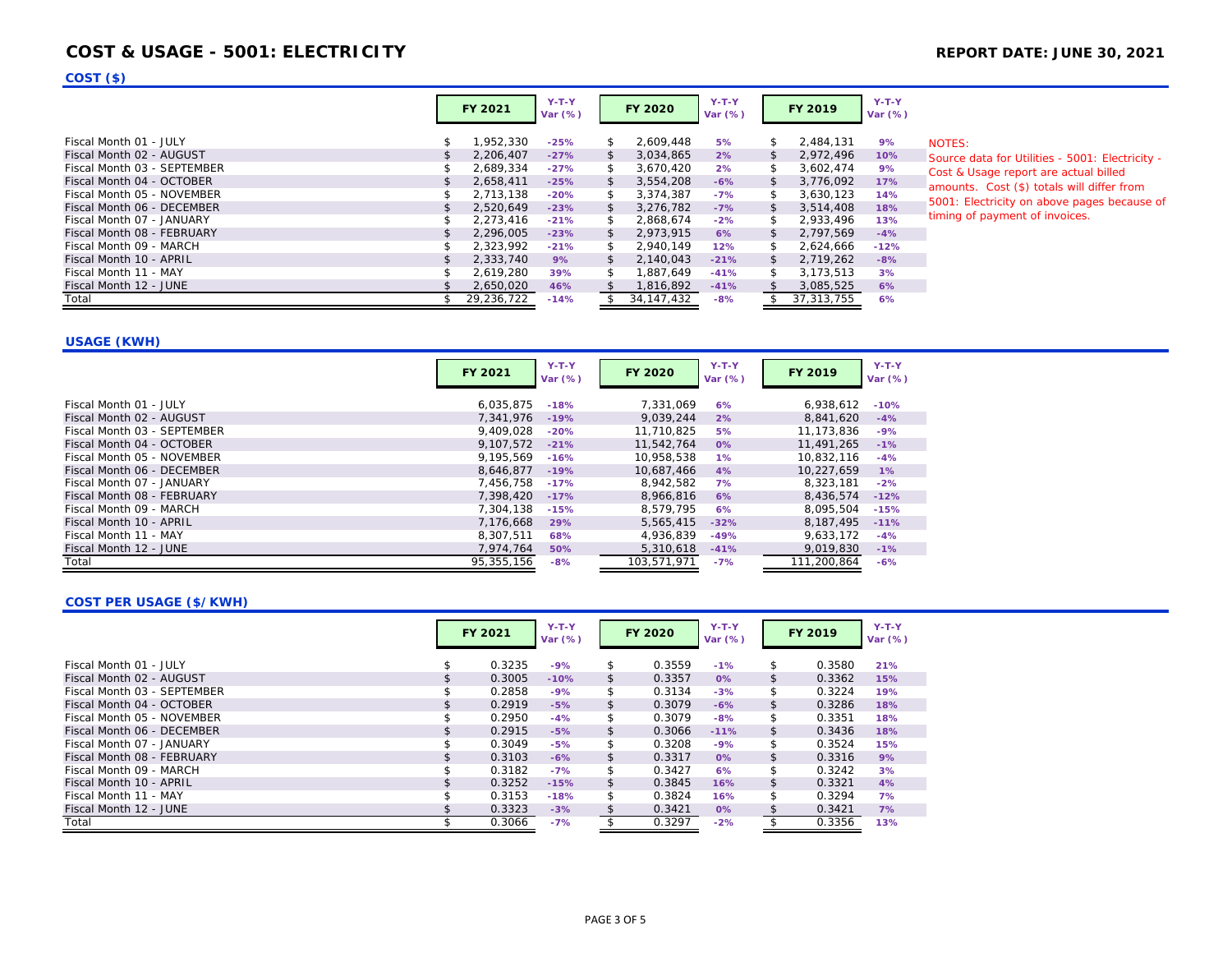## **COST & USAGE - 5002: ALTERNATIVE ENERGY REPORT DATE: JUNE 30, 2021**

**COST (\$)**

|                                                         |          | <b>FY 2021</b>     | $Y-T-Y$<br>Var $(\%)$ |          | <b>FY 2020</b>     | $Y-T-Y$<br>Var (%) |          | FY 2019            | $Y-T-Y$<br>Var (%) |                |
|---------------------------------------------------------|----------|--------------------|-----------------------|----------|--------------------|--------------------|----------|--------------------|--------------------|----------------|
| Fiscal Month 01 - JULY                                  | \$       | 513.097            | $-7%$                 | \$       | 553.417            | 13%                | \$       | 490.361            | 7%                 | <b>NOTE</b>    |
| Fiscal Month 02 - AUGUST<br>Fiscal Month 03 - SEPTEMBER | \$<br>\$ | 541.399<br>513.927 | $1\%$<br>9%           | \$<br>\$ | 535,160<br>473.154 | 22%<br>14%         | \$<br>\$ | 437,555<br>415.095 | $-12%$<br>$-8%$    | Sourc<br>Energ |
| Fiscal Month 04 - OCTOBER                               | \$       | 411.259            | $-9%$                 | \$       | 451,693            | 13%                | \$       | 399,276            | 5%                 | billed         |
| Fiscal Month 05 - NOVEMBER                              | \$       | 369.070            | 0%                    | \$       | 368.833            | 5%                 | \$       | 350.562            | 3%                 | from           |
| Fiscal Month 06 - DECEMBER                              | \$       | 363,010            | 7%                    | \$       | 339.339            | $-4%$              | \$       | 353,475            | 10%                |                |
| Fiscal Month 07 - JANUARY                               | \$       | 363,815            | 4%                    | \$       | 351,433            | $-13%$             | \$       | 403,520            | 6%                 | pages          |
| Fiscal Month 08 - FEBRUARY                              | \$       | 379.042            | $-5%$                 | \$       | 400.886            | $-1\%$             | \$       | 406.248            | 31%                | invoid         |
| Fiscal Month 09 - MARCH                                 | \$       | 443.958            | 7%                    | \$       | 416.771            | $-17%$             | \$       | 500.967            | 28%                |                |
| Fiscal Month 10 - APRIL                                 | \$       | 527.431            | 4%                    | \$       | 507.320            | $-4%$              | \$       | 526.946            | 29%                |                |
| Fiscal Month 11 - MAY                                   |          | 547.196            | $-1%$                 | \$       | 552.389            | 6%                 | \$       | 519.764            | 15%                |                |
| Fiscal Month 12 - JUNE                                  |          | 549,667            | 10%                   |          | 498,653            | $-1%$              |          | 501,469            | 27%                |                |
| Total                                                   | \$.      | 5.522.871          | 1%                    |          | 5.449.048          | 3%                 |          | 5.305.238          | 11%                |                |

 $SS<sub>i</sub>$ 

ce data for Utilities - 5002: Alternative gy - Cost & Usage report are actual I amounts. Cost (\$) totals will differ 5002: Alternative Energy on above s because of timing of payment of ces.

### **USAGE (KWH)**

|                             | FY 2021    | $Y-T-Y$<br>Var (%) | <b>FY 2020</b> | $Y-T-Y$<br>Var (%) | FY 2019    | $Y-T-Y$<br>Var $(%)$ |
|-----------------------------|------------|--------------------|----------------|--------------------|------------|----------------------|
| Fiscal Month 01 - JULY      | 2,184,950  | $-9%$              | 2.402.117      | 6%                 | 2,265,340  | 6%                   |
| Fiscal Month 02 - AUGUST    | 2.342.480  | $0\%$              | 2.341.909      | 16%                | 2,024,769  | $-13%$               |
| Fiscal Month 03 - SEPTEMBER | 2,220,074  | 7%                 | 2,069,811      | 8%                 | 1.919.504  | $-8%$                |
| Fiscal Month 04 - OCTOBER   | 1.780.167  | $-10%$             | 1.976.468      | 10%                | 1.796.094  | 1%                   |
| Fiscal Month 05 - NOVEMBER  | 1,592,355  | $-2%$              | 1,616,719      | 3%                 | 1.571.047  | 0%                   |
| Fiscal Month 06 - DECEMBER  | 1,531,094  | 3%                 | 1,488,088      | $-7%$              | 1,594,608  | 6%                   |
| Fiscal Month 07 - JANUARY   | 1.526.832  | $1\%$              | 1.518.647      | $-11%$             | 1.698.177  | $-3%$                |
| Fiscal Month 08 - FEBRUARY  | 1,576,227  | $-10%$             | 1.749.104      | 1%                 | 1,733,533  | 21%                  |
| Fiscal Month 09 - MARCH     | 1.842.846  | 3%                 | 1.794.602      | $-16%$             | 2.140.334  | 19%                  |
| Fiscal Month 10 - APRIL     | 2,185,714  | $0\%$              | 2,183,031      | $-5%$              | 2,290,077  | 22%                  |
| Fiscal Month 11 - MAY       | 2,264,093  | $-5%$              | 2,380,885      | 5%                 | 2,257,472  | 8%                   |
| Fiscal Month 12 - JUNE      | 2,252,575  | 5%                 | 2,147,822      | $-1%$              | 2,180,309  | 22%                  |
| Total                       | 23,299,407 | $-2%$              | 23,669,203     | $1\%$              | 23,471,264 | 6%                   |

## **COST PER USAGE (\$/KWH)**

|                             | FY 2021      | $Y-T-Y$<br>Var (%) | <b>FY 2020</b> | $Y-T-Y$<br>Var (%) |               | <b>FY 2019</b> | $Y-T-Y$<br>Var $(%)$ |
|-----------------------------|--------------|--------------------|----------------|--------------------|---------------|----------------|----------------------|
| Fiscal Month 01 - JULY      | 0.2348       | 2%                 | \$<br>0.2304   | 6%                 | \$            | 0.2165         | $1\%$                |
| Fiscal Month 02 - AUGUST    | \$<br>0.2311 | $1\%$              | \$<br>0.2285   | 6%                 | \$            | 0.2161         | 1%                   |
| Fiscal Month 03 - SEPTEMBER | 0.2315       | $1\%$              | \$<br>0.2286   | 6%                 | \$            | 0.2163         | 1%                   |
| Fiscal Month 04 - OCTOBER   | 0.2310       | $1\%$              | \$<br>0.2285   | 3%                 | \$            | 0.2223         | 4%                   |
| Fiscal Month 05 - NOVEMBER  | 0.2318       | 2%                 | \$<br>0.2281   | 2%                 | \$            | 0.2231         | 4%                   |
| Fiscal Month 06 - DECEMBER  | \$<br>0.2371 | 4%                 | \$<br>0.2280   | 3%                 | \$            | 0.2217         | 3%                   |
| Fiscal Month 07 - JANUARY   | 0.2383       | 3%                 | \$<br>0.2314   | $-3%$              | \$            | 0.2376         | 9%                   |
| Fiscal Month 08 - FEBRUARY  | 0.2405       | 5%                 | \$<br>0.2292   | $-2%$              | \$            | 0.2343         | 8%                   |
| Fiscal Month 09 - MARCH     | 0.2409       | 4%                 | \$<br>0.2322   | $-1%$              | \$            | 0.2341         | 7%                   |
| Fiscal Month 10 - APRIL     | \$<br>0.2413 | 4%                 | \$<br>0.2324   | $1\%$              | \$            | 0.2301         | 6%                   |
| Fiscal Month 11 - MAY       | 0.2417       | 4%                 | \$<br>0.2320   | 1%                 | \$            | 0.2302         | 7%                   |
| Fiscal Month 12 - JUNE      | 0.2440       | 5%                 | 0.2322         | 1%                 | $\mathcal{L}$ | 0.2300         | 4%                   |
| Total                       | 0.2370       | 3%                 | 0.2302         | 2%                 |               | 0.2260         | 5%                   |